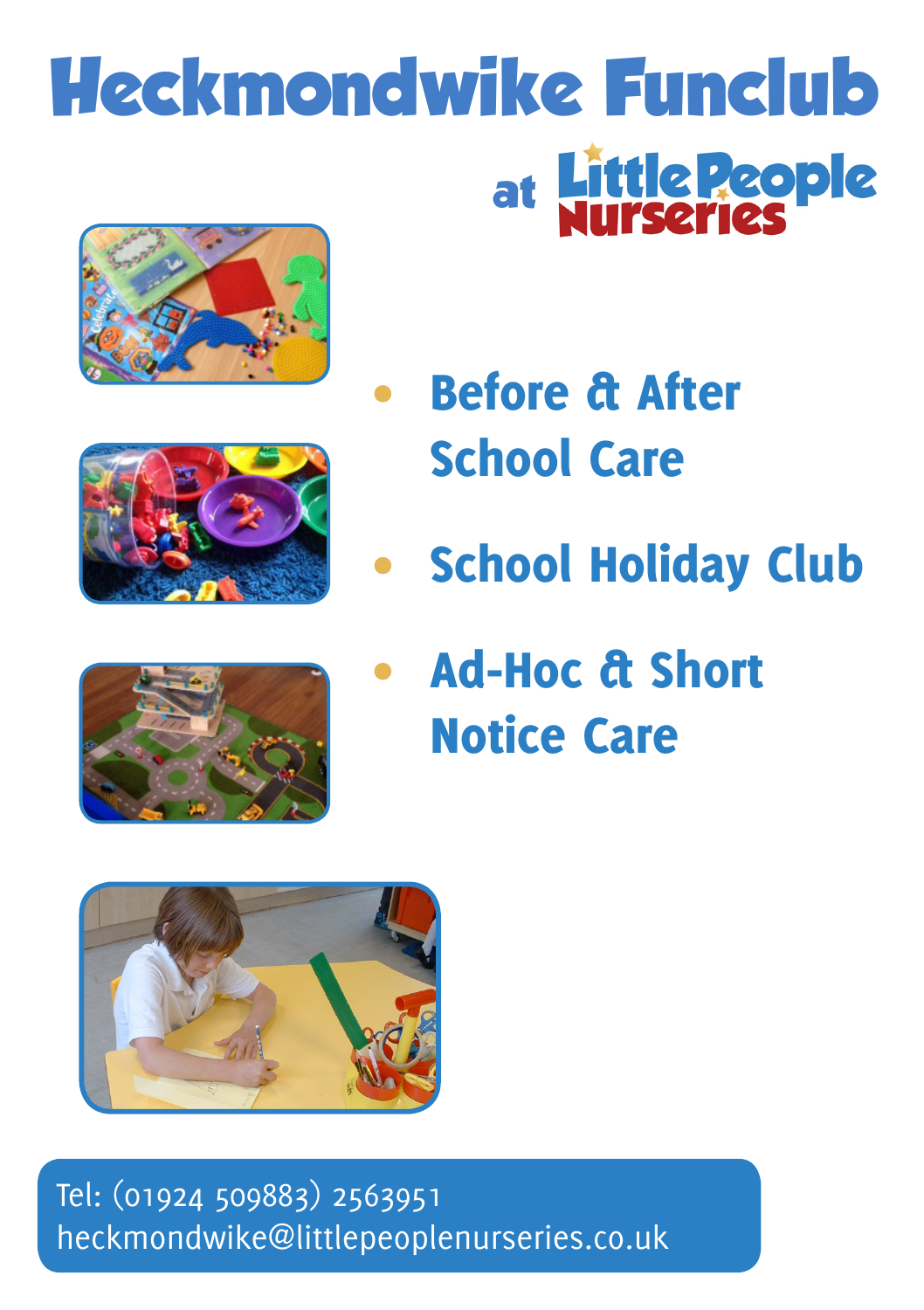# Activites, Times & Sessions

Our Heckmondwike Funclub is based in Little People Nursery, on Goose Hill in Heckmondwike, just 2 minutes from Heckmondwike town centre. We have plenty of space to offer a variety of activities to keep your children engaged and happy during their time with us. The Funclub team work closely together to ensure your child has the opportunity to enjoy a wide variety of activities making use of each of our teams skills and interests. We encourage the children to continue ideas to the activities on offer and follow their interests by keeping the sessions flexible and fun. We have a designated Funclub room which is bright and spacious and full of toys, games and activities to keep the children busy. We have direct access to the extensive outdoor play area.

### Our Staff Team

We are very proud of our dedicated staff team in Funclub. We employ a combination of mature experienced team members, to enthusiastic trainees who can achieve a formal qualification with us. Many of our team are understanding parents themselves and will be happy to speak to you about the service we offer.

### The Key Practitioner System

To ensure you and your child receive the personal attention you need we follow a Key Practitioner system in Funclub. This means that when you start you will be introduced to a member of our team who will take special responsibility for your child and wherever possible it will be the same person who takes your child, and collects your child from school, developing a strong relationship with you and your child for a high level of communication between us, school and you.

### Homework

If you would particular like your child to complete their homework at Funclub please speak to your child's Key Person and they will encourage your child to do this, they can also liaise with your child's teacher on your behalf should you wish.

Children in Reception continue to follow the EYFS Framework, meaning they learn through play, this is observed at Funclub by their Key Person and they are encouraged to take part in activities to promote their development.

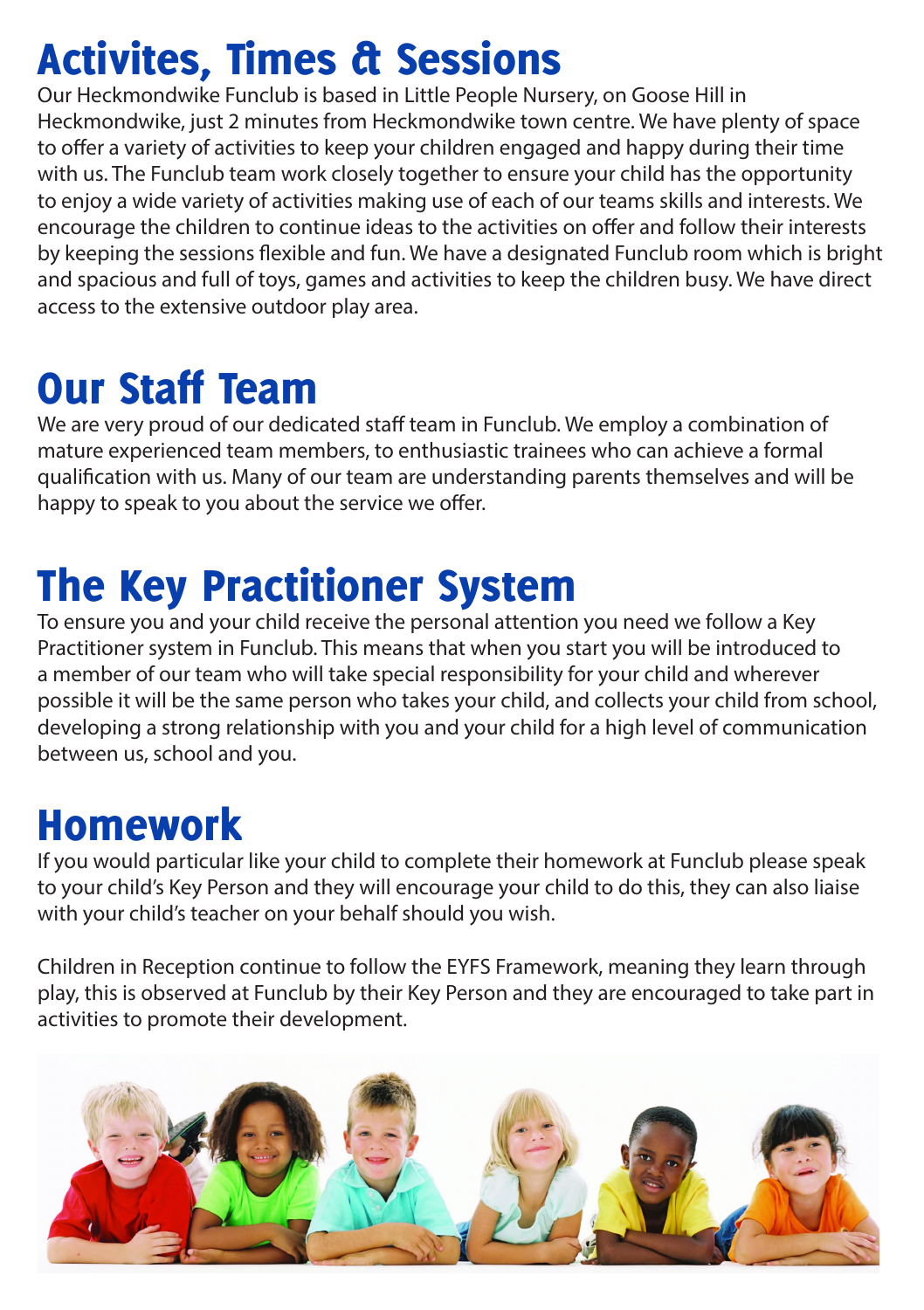# Outdoor Play

After a long day in the classroom we recognize that children enjoy burning off that excess energy outdoors. We are extremely lucky to be based on a site with and extensive outdoor area and have lots of space for the children to run, laugh and play.

### Meal Times

We offer breakfast and afternoon tea at Funclub. Breakfast is offered from 7.30am up until 8.15am. We recognise that some children come out of school hungry, whilst others are much more interested in having a run around and playtime, before they sit down for a snack. For this reason Afternoon tea is served throughout the session, as and when requested by the children, up until 5pm. Table manners are encouraged and mealtimes are a sociable and enjoyable experience.

#### **Breakfast**

If your day starts early it may give you an extra few minutes at home knowing your child can enjoy a relaxed breakfast with us. We offer a healthy breakfast of a choice of cereals, (not chocolate or sugar coated) followed by fresh wholemeal toast. To drink there's a choice of fruit juice, milk or water. We think breakfast is a sociable time, there's a relaxed atmosphere, with the children encouraged to serve themselves (if they are able) and chat with their friends before a busy day at school.

#### **Afternoon Tea**

After a busy day of study, your child is likely to want a substantial snack to keep them going until their evening meal. We offer an Afternoon Tea when your child finishes school. The children eat with their peers, teatime is a sociable and enjoyable chance for your child to wind down after a busy day. There is a choice of snacks such as assorted sandwiches with a choice of fillings, wraps, crackers with cheese, salad and fruit. Menus are displayed on the Parents Notice Board.

### School Holiday Club

During the School Holidays we have Funclub is open to all children, regardless of the school they attend. It's great chance for children to catch up with old friends and keep busy throughout the holiday periods.

Each day (or in the case of the Summer Holidays, each week) has a theme, such as circus day, sports day, movie day and arts & crafts day. These themes are decided with the help of the Children to ensure it is of interest. Many activities are on offer throughout the holidays like chicken hatching, a portable bowling alley, a bouncy castle, games, races and planned challenges. The children have access to indoors and out as we operate activities indoors include baking, table top games such as cards and a wide variety of arts & crafts.

For Holidays we continue to provide breakfast and afternoon tea, and you are required to bring a packed lunch for lunchtime. There is a choice of snacks for afternoon tea such as Jacket Potatoes with a choice of fillings, Assorted Sandwiches, Pizza, Cheese/Sausages rolls and Soup. There is also plenty of fresh fruit available every day and a choice of deserts.